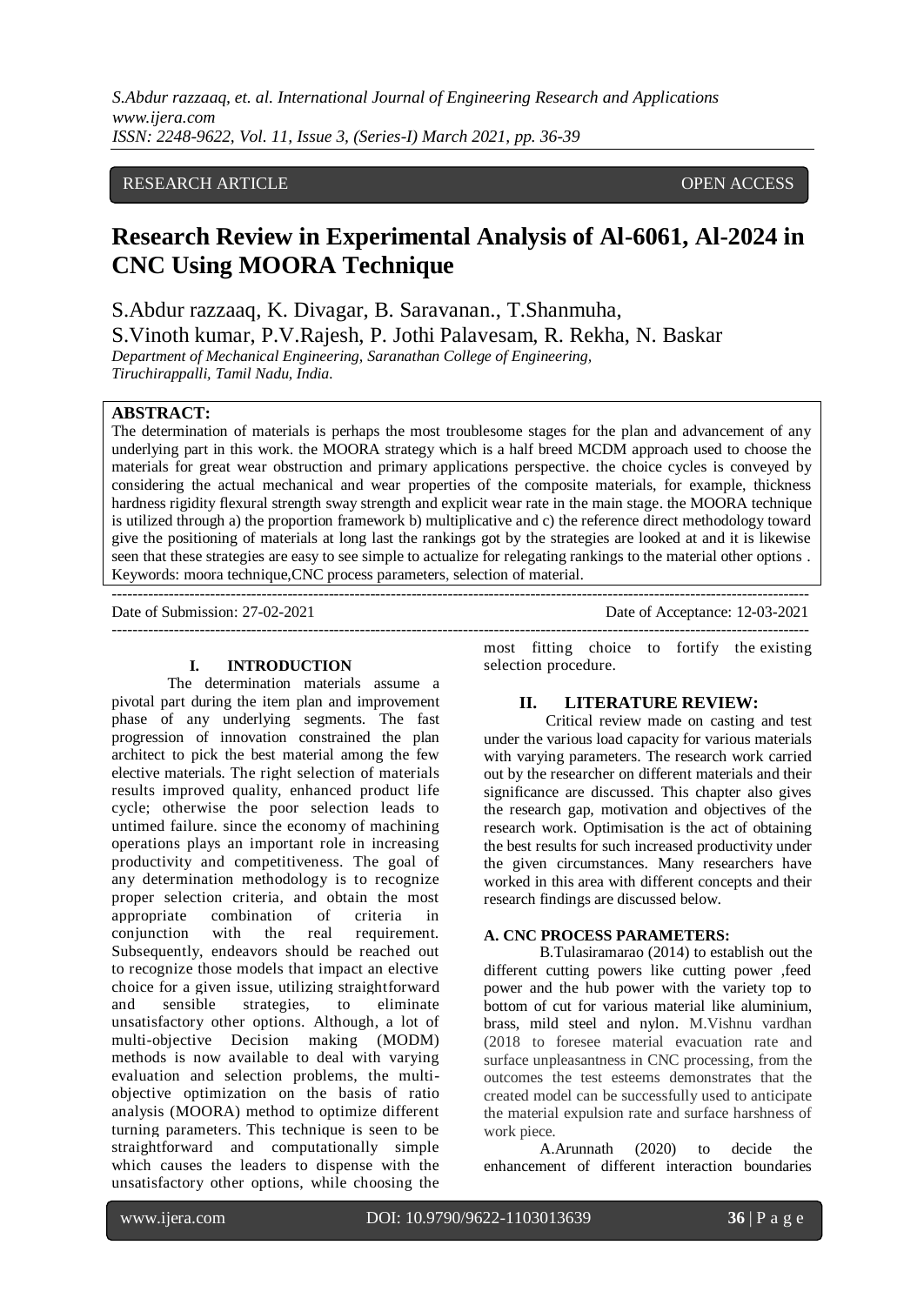were utilized in CNC machine of SCM440 steel under dry conditions to get advanced boundary by Taguchi procedure. Many industrial people are concerned about to enhance the quality of the manufactured items with feasible machining parameters. S.P. palaniappan (2019) to examines machining of Aluminum 6082 composite to recognize the ideal boundaries for CNC turning measure. The turning boundaries were axle speed, feed rate and profundity of cut for the reactions of surface harshness and material expulsion rate by utilizing Taguchi and ANOVA and also the temperature on chip thought about for each trial condition.

B.Radha Krishnan (2019) decide the philosophy of improvement method in CNC turning measure in IS2062 E250 Steel done via carbide covered cutting apparatus and examination of fluctuation which is utilized to decide the ideal degree of boundaries input boundaries on the powerful reactions.

## **B. MOORA:**

Mesran (2017) to create a better accurate and target choice outcome is utilized a strategy that can be applied in decision support system. Saeid Jafarzadeh Ghoushchi (2019) Advancement and expanding intricacy of various businesses have prompted utilization of ways to deal with safeguard dependability in assembling measures. the utilization of the Z-MOORA strategy permits the decision maker to consider the vulnerability in the SOD factors, and further more include dependability in the dynamic cycle through the Z number hypothesis.

Jaksan.D.Patel (2015) This method simple and less computation is required for solving the decision making problem. To determination of WEDM measure boundary. it is discovered that the MOORA technique is straightforward in estimation straight forward and there is no single uncertain parameter compare to Grey Relational Analysis method reported in literatures for solving WEDM parameter selection problem. Pérez-Domínguez (2018) the evaluation will get productive data request to upkeep chiefs can decide the best system to execute enhancements to diminish activity cost with respect to stop linedue to machine fails.

Vijay Gadakh (2011) tackling numerous measures (objective) improvement issue in milling process. Six illustrative models are considered to show the utilization of this strategy. includes the least amont of numerical estimations, which might be very valuable and accommodating to the leaders who might not have a solid foundation in science. Zong-Liang Liang (2020) to build up a methodology for tackling a multi-reaction optimization issue in automatic GMA welding. Entropy estimation method has been utilized to anticipate the individual reaction loads. Finally, they developed MOORAbased Taguchi method has been utilized for improvement.

Anshuman Kumar Sahu (2018) find the better surface finish specimens are produced by the EDM process by taking AlSiMg RP electrode followed by brass and copper electrodes respectively. By the use of MOORA method, all the reactions were changed over into single reaction i.e. multi-criteria performance. Pavan G. Chaudhari (2018) to get powerful choices of a MIG machine utilizing SS316L material. MOORA technique is straightforward, steady and strong. It requires least Mathematical counts and computational time. Rahim Dabbagh (2019) recognizing and surveying working environment hazards are viewed as the fundamental pieces of the OHS the board on the grounds that as the very bases for arranging and giving control arrangements, they can prevent a plethora of accidents.

# **C. SELECTION OF MATERIAL:**

Prabina Kumar Patnaik (2020) AHP-MOORA approach is applied which helps in choosing the best elective polymer composite material for designing applications. For applying the strategy the properties identified with polymer composites are gathered from the writing. The summed up outcome likewise shows that the positioning of the composite materials utilizing three techniques are very like one another.Amir Arabsheybani (2018) a novel complete methodology is created to tackle the practical provider determination and request portion issue. all the while thusly a multi-item multi-thing multi-provider and multi-period model with amount markdown thought was planned.ID of financial ecological and social rules and their definition as per specialists assessment and writing was the initial step to actualize the proposed approach.

Prasad Karande (2012) three mathematical approaches applied to address a portion of the basic material determination issues. These three techniques are very easy to understand and simple to apply while giving an all out positioning of the thought about other options. It is seen that the acquired rankings of the elective materials are practically precise when contrasted with those as determined by the prior specialists.

## **III. PROBLEM IDENTIFICATION:**

 In this survey, we identified the problems in Some important criteria that are generally considered during the selection include mechanical characteristics, physical characteristics, wear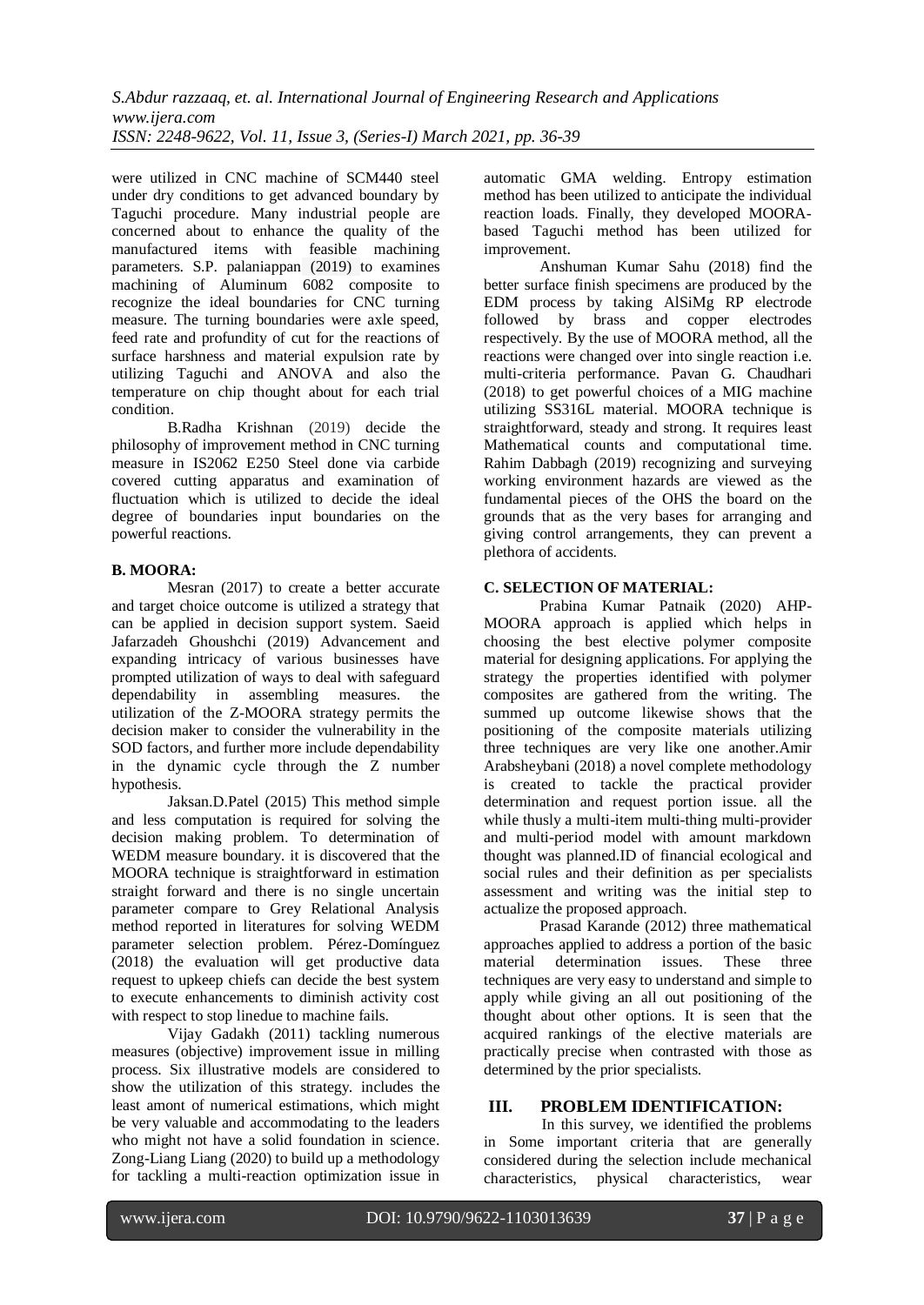*S.Abdur razzaaq, et. al. International Journal of Engineering Research and Applications www.ijera.com ISSN: 2248-9622, Vol. 11, Issue 3, (Series-I) March 2021, pp. 36-39*

characteristics, manufacturing properties, material cost, material impact on the environment, aesthetics, recycling, etc. It is quite impossible that any individual material is meeting and satisfying all criteria. It is nearly imposible to achive all the expectation we required. To overcome this problem, we optimally choose the composite material.

# **RESEARCH SCOPE:**

The main focus of this research is to make a new combination of material to achive all the expectation we required. we study about the properties and purpouse of work of aluminium then testing the new composite material and determine the performance.in future, this material may be implemented in real life applications.

#### **IV. CONCLUSION:**

Based on literature survey, the authors concluded the points list below. In the main purpose of using aluminium in production in where weightless structure is required.so we made a new composite aluminium in less wait comparitively without changing the performance for that purpose of work. The aim of this survey is to make a new composite product which will use in real time.

#### **REFERENCES:**

- [1]. Amir Arabsheybani.,et al, (2018) An integrated fuzzy MOORA method and FMEA technique for sustainable supplier selection considering quantity discounts and supplier's risk
- [2]. Prasad Karande , Shankar Chakraborty (2012) Application of multi-objective optimization on the basis of ratio analysis (MOORA) method for materials selection
- [3]. Mesran., et al, (2017) Student admission assessment using MOORA
- [4]. Saeid Jafarzadeh Ghoushchi, Samuel Yousefi , Mohammad Khazaeili(2019) An extended FMEA approach based on the Z-MOORA and fuzzy BWM for prioritization of failures
- [5]. Jaksan.D.Patel ,Kalpesh, D.Maniya(2015) Application of AHP/MOORA method to select Wire cut Electrical Discharge Machining process parameter to cut EN31 alloys steel with Brasswire
- [6]. Perez-Dominguez., et al, (2018) Application of the moora method for the evaluation of the industrial maintenance system
- [7]. Zong-Liang Liang.,et al,(2020) A study on MOORA-based taguchi method for optimization in automated GMA welding process
- [8]. Anushman kumar., et al, (2018) Optimization of surface roughness by MOORA method in EDM by electrode prepared via selective laser sintering process
- [9]. Pavan G. Chaudhari , Priyank B. Patel , Jaksan D. Patel (2017) Evaluation of MIG welding process parameter using Activated Flux on SS316L by AHP-MOORA method
- [10]. Rahim Dabbagh , Samuel Yousef(2019) A hybrid decision-making approach based on FCM and MOORA for occupational health and safety risk analysis
- [11]. B.Tulasiramarao., et al(2014) Finding cutting forces while turning operation on lathe machine at different depth of cut of different metals
- [12]. M.Vishnu vardhan., et al (2018) Optimization of cutting parameters and prediction of Ra & MRR for machining OF P20 Steel on CNC Milling using artificial neural neural networks
- [13]. Prabina kumar patnaik.,et al,**(2018)** et al(2020) composite material selection for structural application based on AHP-MOORA approach
- [14]. S.P. palaniappan ., et al (2019) CNC turning process parameters optimization on aluminium 6082 alloy by using taguchi and anova .
- [15]. Edwards KL. Materials influence on design: a decade of development. Mater Des 2011
- [16]. Edwards KL. Selecting materials for optimum use in engineering components. Mater Des 2005.
- [17]. Dweiri F, Al-Oqla FM. Material selection using analytical hierarchy process. Int J Comput Appl Technol 2006
- [18]. Rao RV. A material selection model using graph theory and matrix approach. Mater Sci Eng A 2006
- [19]. Jee D-H, Kang K-J. A method for optimal material selection aided with decision making theory. Mater Des 2000
- [20]. Shanian A, Savadogo O. TOPSIS multiplecriteria decision support analysis for material selection of metallic bipolar plates for polymer electrolyte fuel cell. J Power Sources 2006
- [21]. Shanian A, Savadogo O. A methodological concept for material selection of highly sensitive components based on multiple criteria decision analysis. Exp Syst Appl 2009
- [22]. Rao RV, Davim JP. A decision-making framework model for material selection using a combined multiple attribute decision-